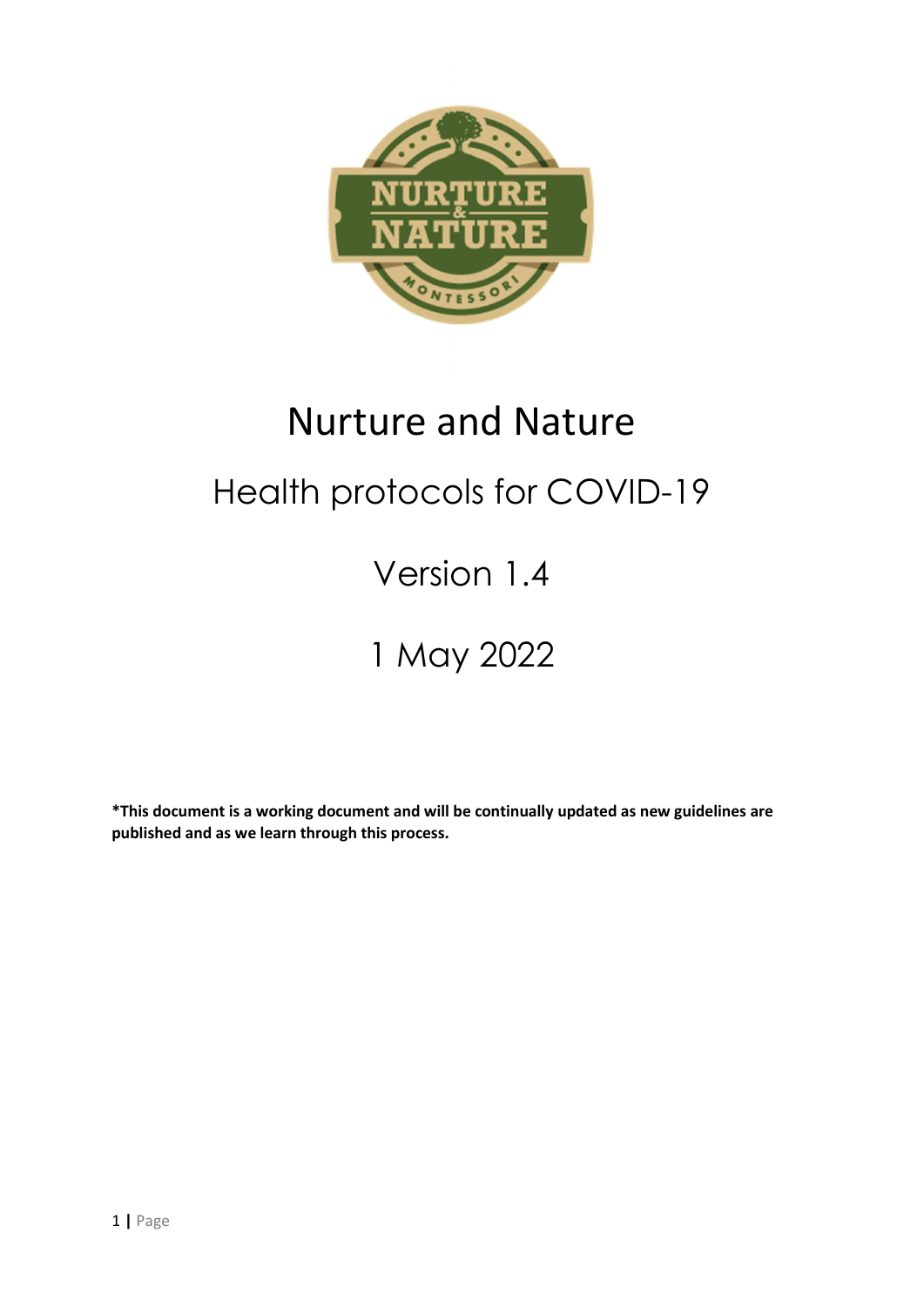#### Contents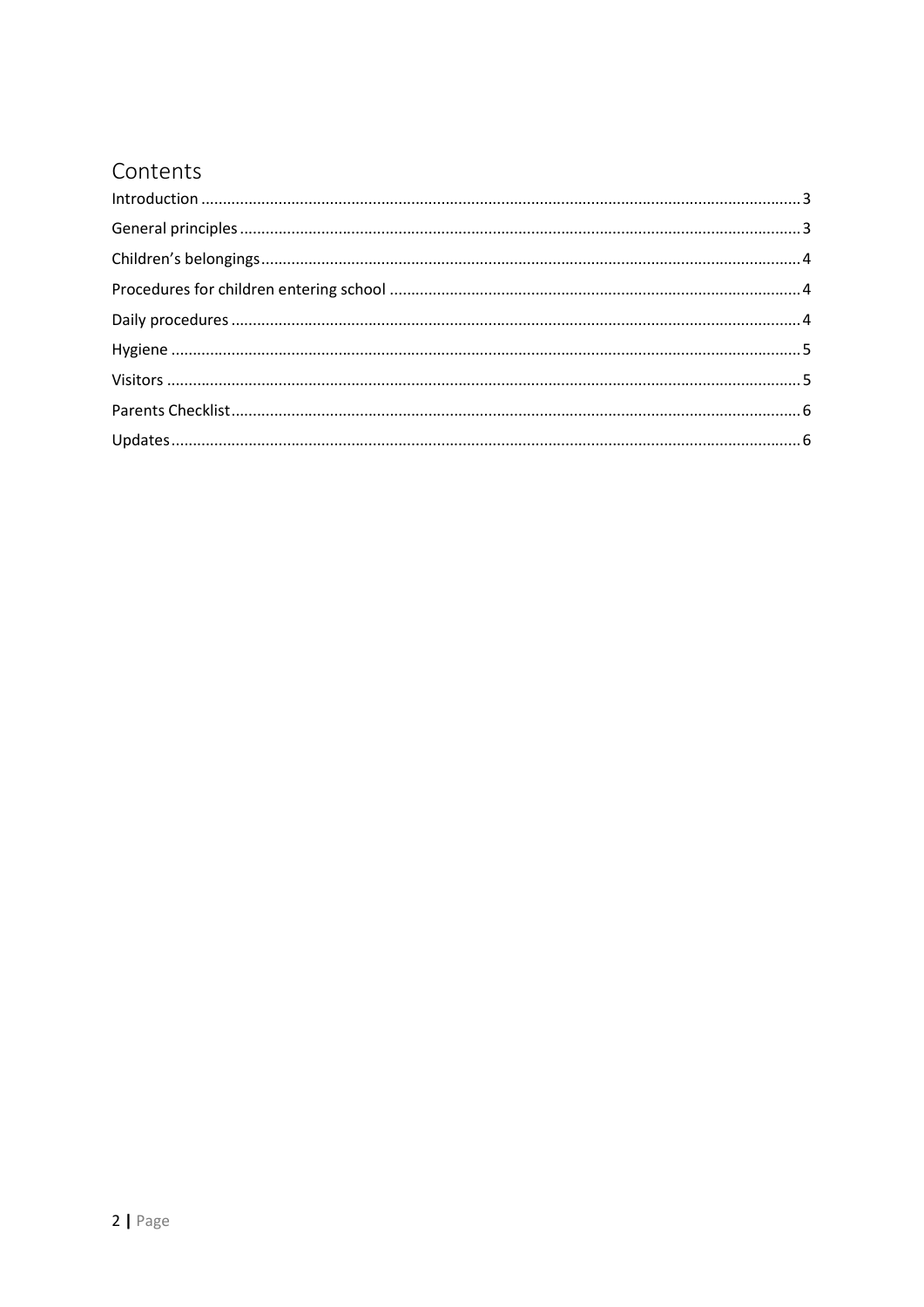### Introduction

Nurture and Nature Montessori Preschools are committed to ensuring that the members of our community are kept safe in line with all Health and Safety protocols. We are committed to compliance, cooperation and above all else, protecting the lives of all in our school community. In line with Government and WHO protocols and recommendations, we have put together this document in order to outline our plan of action for reopening and daily running of our preschools.

While we cannot guarantee that the transmission of COVID-19 will not occur, we commit to do everything within our power to minimise the risk while giving our children the best education and loving care.

Our biggest chance for success throughout this process is to have a community of parents, teachers and children who all buy into the process. We request that all parents ensure that these protocols are followed at all times and that children are not sent to school under any circumstances should they be ill. We believe that children are incredibly smart and resilient and that they will be able to understand these "new normals" within a short space of time. This will be made easier if these principles are reiterated at home.

Our core principles that we believe in will be upheld at all times. We will continue to foster a love of learning in all of our children and to educate them to be caring, socially responsible citizens of their community and world. We will continue to ensure that the children feel as though school is an extension of their family and we promise you that all children will continue to feel loved and cared for.

#### General principles

- 1. Pamela Schreiber is the Company's Health and Safety Officer with the Principals of each school responsible for ensuring all policies, procedures and plans of action are meticulously followed.
- 2. We require every member of our school community, and visitors, to strictly adhere to the rules, regulations, policies, protocols, and procedures. The school shall have the right to refuse entry to any person not willing to comply with any aspect of the regulations and/or policies, procedures, and protocols.
- 3. The school reserves the right to make changes as required by law, and/or for practical purposes. Notification of any changes will be communicated to all parents via email.
- 4. All staff, including cleaning and maintenance staff, have undergone training of all policies, procedures, and protocols and will be continually trained as new information comes to light.
- 5. No sick children, teachers or other staff will be allowed at school. In particular, anyone who has a temperature, cough and/or difficulty breathing will not be allowed at school without a medical certificate explaining the nature of the problem (e.g. allergies).
- 6. The wearing of face masks is only effective when they are used correctly. This includes the manner in which a mask is put on and removed, as well as the avoidance of touching and removing the face mask regularly. If a mask is not work correctly, or touched or removed regularly, it reduces its benefit and, in some instances, the 'behaviour' of regularly removing and / or fiddling with the mask, may increase the risk of infection (as it is touched with hands that may be dirty, that will transfer viruses and germs to the mouth, nose and eyes). Young children (5 years and younger), in general, will find it difficult to cope with the correct practice of wearing a face mask, even when practiced often. This means that there is a real increased risk of them touching their faces when fiddling with a face mask or when they try to adjust it or remove it regularly.

Children are welcome to wear face masks or face shields to school but it is not mandatory. We encourage all parents to begin practicing with their children at home should you wish for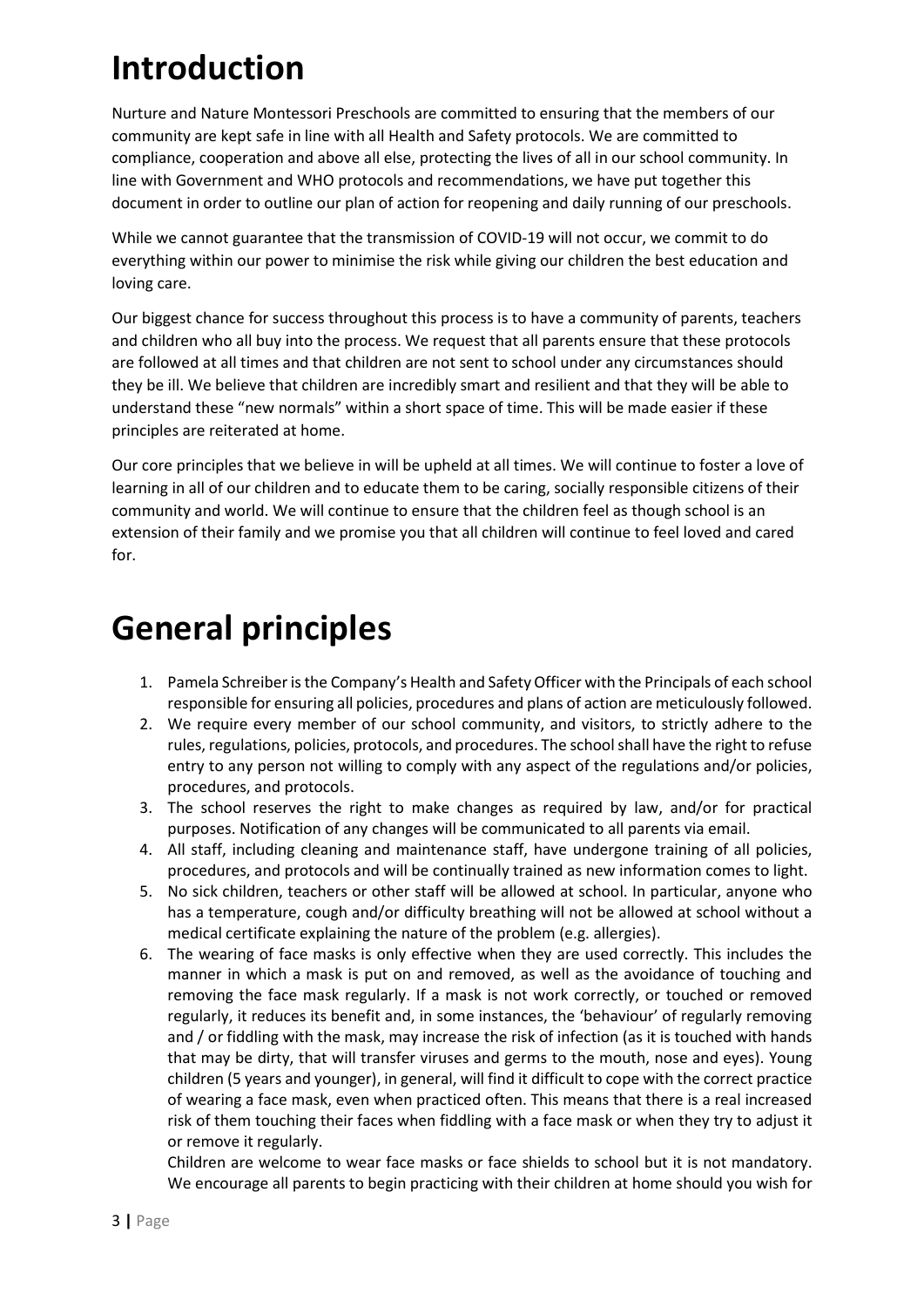your child to wear them. All staff will wear face masks and visors at all times which have been provided to them. All masks are required to be cleaned every day (this includes washing and ironing). Please make sure all masks are labelled. Unfortunately, this will be the reality for all of us for the next few years and the sooner your child gets used to it, the better. We will have additional disposable masks at school for emergencies. Please send a spare one in your child's bag if possible.

7. Should any child or staff member have been in contact with a person who has tested positive for COVID-19, they will be required to follow the latest government requirements for quarantining.

#### Children's belongings

- 1. Parents are requested to send as few things to school as possible. No toys or unnecessary items will be allowed on school property.
- 2. A spare set of clothes are to be sent to school on the child's first day back at school. Please pack them in a separate plastic bag, preferably a zip lock bag. They will be kept in the child's locker until needed and they will be sent home once used.
- 3. Snack boxes are to be sent with as few extra items that need to be opened as possible. If you would like to send different items in small bags, please open them in the morning so that the children are able to open them without help.
- 4. Please only send a dummy / pacifier and comforters if absolutely necessary. These will need to be washed daily.

#### Procedures for children entering school

Please take your child through this process prior to their first day back in order for it to be less scary. We will send videos for you to show them the required process.

- 1. There will be a drop off area in the parking lot for parents to hand over their children to their teachers. No parents will be allowed through the pedestrian gates.
- 2. Parents and students are required to stand in line (if applicable) on designated markers in order for their child to be screened to enter.
- 3. A basic screening will be done to ensure that the child does not have a temperature, cough and/or difficulty breathing.
- 4. Children over 3 will have their hands sanitised
- 5. Children will be taken by their teacher to their class where they will put their bag in their locker and thereafter will be directly taken to wash their hands.
- 6. They will then join their friends in the class.

#### Daily procedures

- 1. No drinking water or cups will be available in the classrooms. Everyone is required to bring their own water bottles and absolutely no sharing of food or water bottles will be allowed (this is always our rule, but we will be even more vigilant).
- 2. Physical distancing will be encouraged at play times and no hugging, hanging on each other or physical contact will be allowed. When sitting for group activities such as story time, children will be physically distanced from one another. We will use developmentally appropriate ways of reinforcing this such as hoola hoops, markings on the floors etc.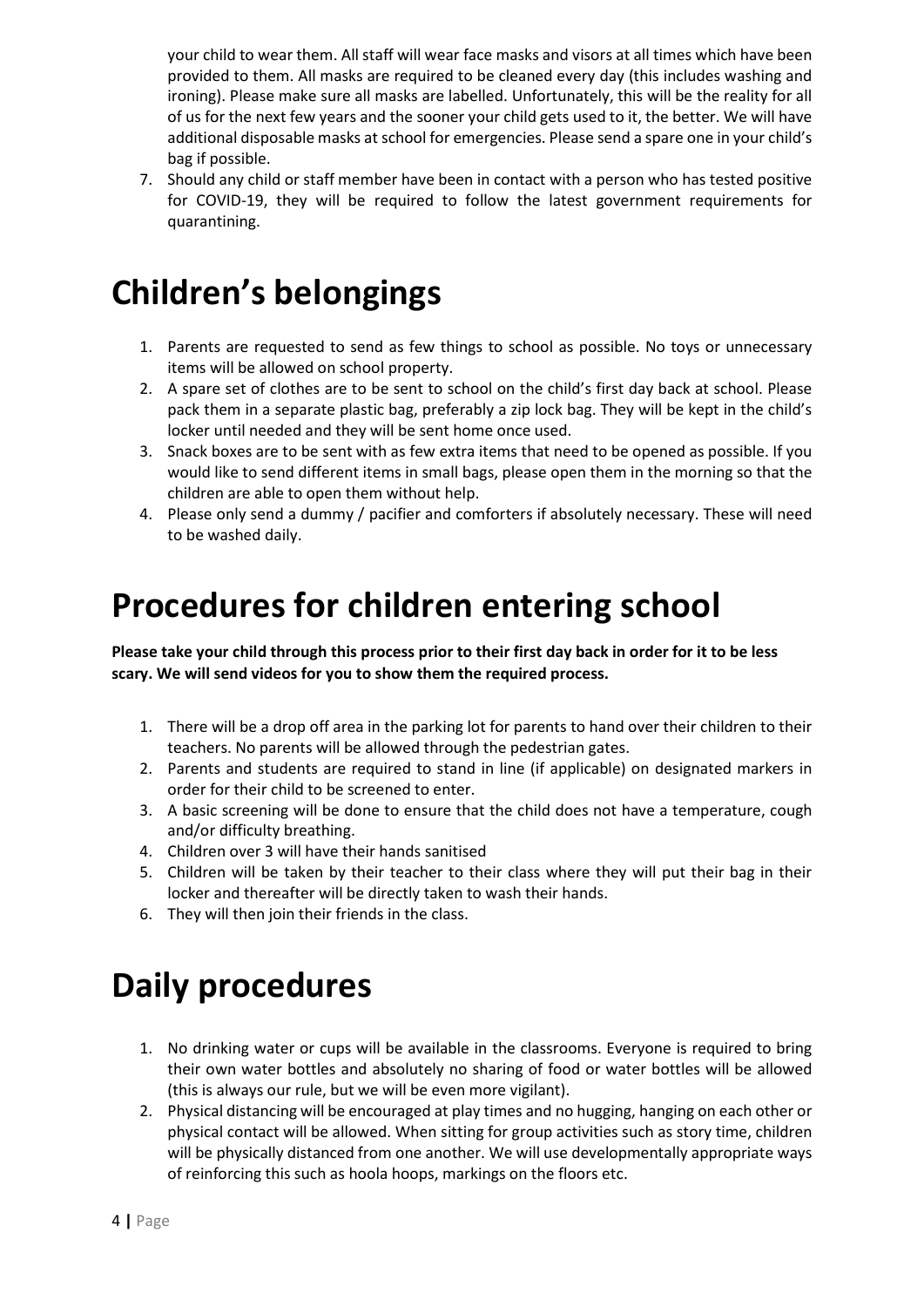- 3. Teachers will be particularly alert for any negative emotional or social changes in behaviour, particularly as a result of anxiety or stress related to COVID-19 and appropriate measures will be taken to address this and inform the parents of any concerns.
- 4. Crayons / Pencils will not be shared during class. Each child will have their own set which will be cleaned at the end of each day.
- 5. Limited extra murals are available until further notice.

## Hygiene

- 1. Prior to school opening, the property was thoroughly cleaned as well as sanitised by an outside company.
- 2. Classroom tables, chairs and equipment will be sanitized at regular intervals throughout the day, and thoroughly cleaned at the start and the end of each day.
- 3. At the end of each day, every class as well as all the equipment within it will be washed.
- 4. Each week the school will be sanitised by an outside cleaning company.
- 5. The children and staff will be required to wash their hands at least every two hours. In the toddler environment., this will happen every hour. Clean water and soap will be provided and proper hand washing for at least 20 seconds will be monitored. Disposable paper towels will be used to dry their hands. Fabric towels are prohibited
- 6. Hand sanitiser will be available in all classrooms as well as throughout the playground and staff will encourage continued use throughout the day.
- 7. All bathrooms will be sanitised with every use and thoroughly cleaned at least every hour.
- 8. Child friendly signage will be put up throughout the school.
- 9. Safe preparation of food will be enforced. Only the cook will be allowed to handle food as well as cookware, utensils and plates. No sharing of utensils will be allowed.
- 10. Before meal times (morning snack, lunch and afternoon snack), children will wash their hands and then remove their masks. This will be taught to them by their teachers from the first day. Once they are finished eating, their faces will be washed with single use wet wipes, their hands washed and their masks placed back on.
- 11. Sleeping cots, stretchers or mattresses will be spaced as far as possible apart. Head-to-toe positioning of children will be done. No child will share sleeping surfaces.
- 12. We will remove any equipment from the classes which isn't able to be washed continually.
- 13. When helping children with items that require them to touch them or their belongings (e.g. blowing noses), teachers will first wash their hands, then help the child, then wash their hands again. Gloves will be worn when assisting with nappy changes and toilet as per current procedures.

#### Visitors

- 1. Limited parent / visitors will be allowed within the school pedestrian gate while children are within the property.
- 2. Parents or Visitors requiring to enter the school property will be required to set up a meeting before hand
- 3. Everyone entering the property will be required to have their hands sanitized at the gate. Anyone who is ill will not be allowed onto school property.